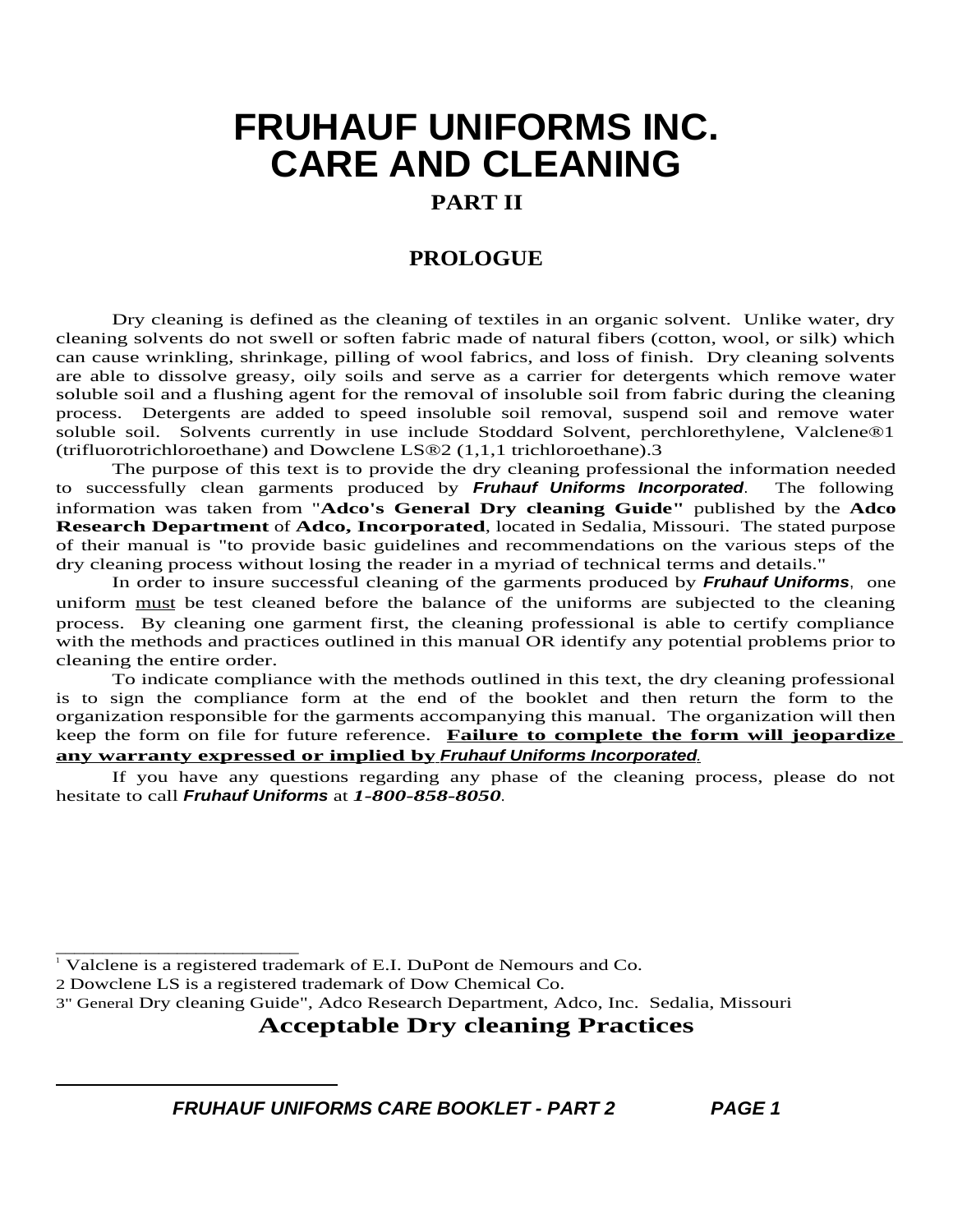The dry cleaning process can be broken down into a series of steps as illustrated in the flow chart below. Each of these steps will be covered separately.



As garments are sorted and inspected **(1)** mist soiled area, light stains, underarm, crotch, etc. lightly with spray spotter **(2)** using *Water White Spray Spotter* of *Nox Spots* and hold 20 minutes. **(3)** The few garments with stiff built-up soil, paint, food, etc. or ball point pen ink are quickly prespotted on the spotting board - the load is then cleaned in the wheel. **(4)** During pressing or inspection **(5)** garments needing additional spotting are returned to the spotting board **(6)** for touch-up or special spotting procedures (usually very few). Each of these steps will be covered separately.

```
FRUHAUF UNIFORMS CARE BOOKLET - PART 2 PAGE 2
```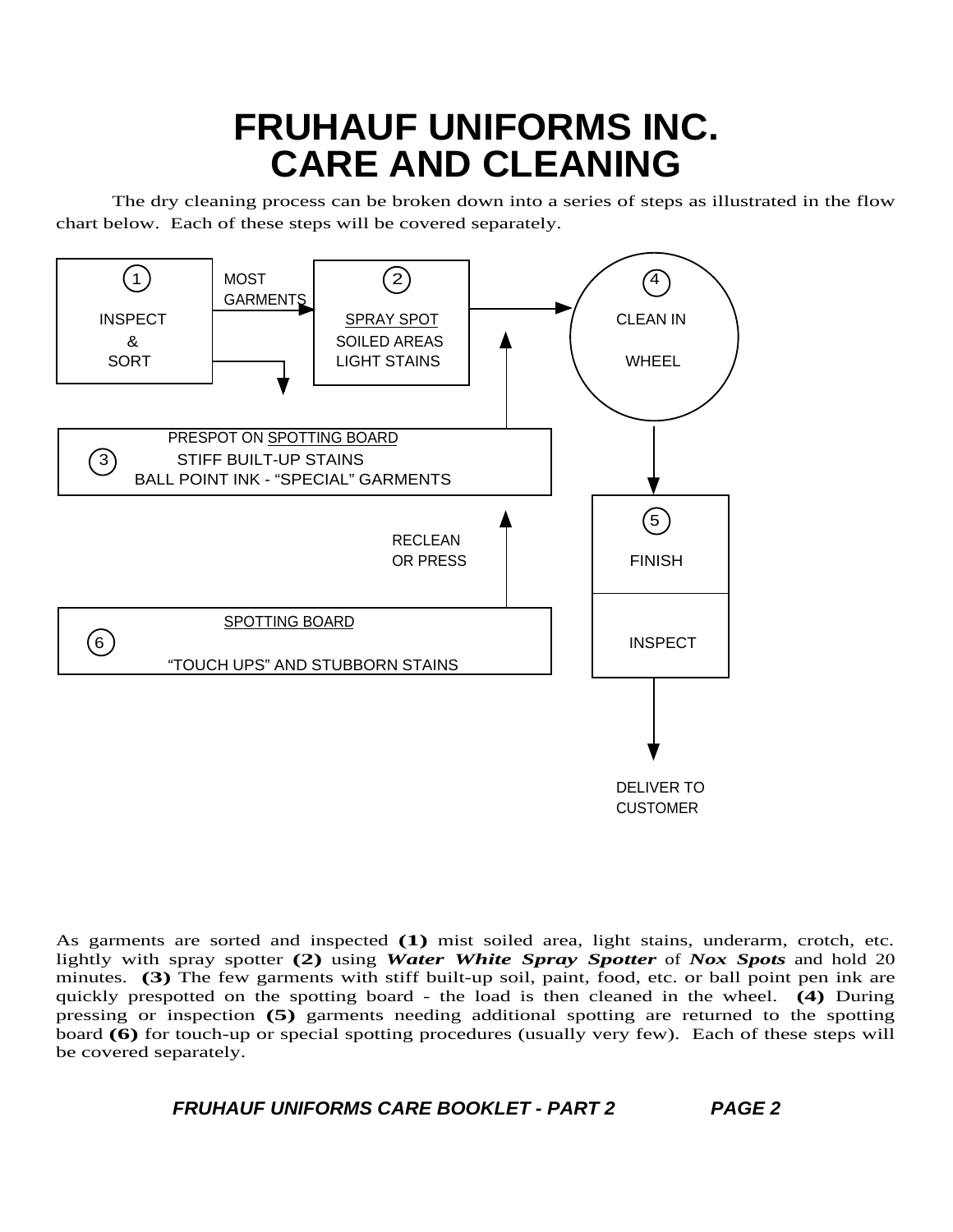### **1. INSPECT AND SORT - CLASSIFICATION**

Before cleaning, garments should be inspected for spots and stains, special trim and finishes, have tears repaired, buttons replaced, pockets emptied and care labels checked then classified according to recommended care method, weight of fabric, color and finish. This is done for four good reasons.

- Garments dry at different rates depending upon the weight of the fabric. Therefore, light and heavy weight garments should never be cleaned together. This can result in uneven drying which causes streaking and swaling when wet heavy garments contact lighter weight fabrics already dry.
- Darker colored garments typically contain more soil than lighter colored ones. So light colored items should be cleaned separately from darker or brighter colored ones to reduce the chance of redeposition, dye staining or transfer of dyes.
- Regular/hard finish garments can withstand greater mechanical action than softer "fragiles".
- Garments labeled "wash" may fade, bleed, lose sizing, or have rubber coating or elastic damaged if dry cleaned.



### **Classification scheme**

### **"REGULAR" CLASSIFICATION:**

Sturdy "silks" (synthetics, nylon, acetate, polyester, rayon), cotton, linen, hard-finished and worsted wool fabrics, wool blends, coats, suits able to withstand the regular run time of 12 minutes cleaning required to remove heavy soil. Raincoats and uniforms fall into this minutes cleaning required to remove heavy soil. classification. Moisture addition can be used to get completely clean and remove water soluble stains in the wheel.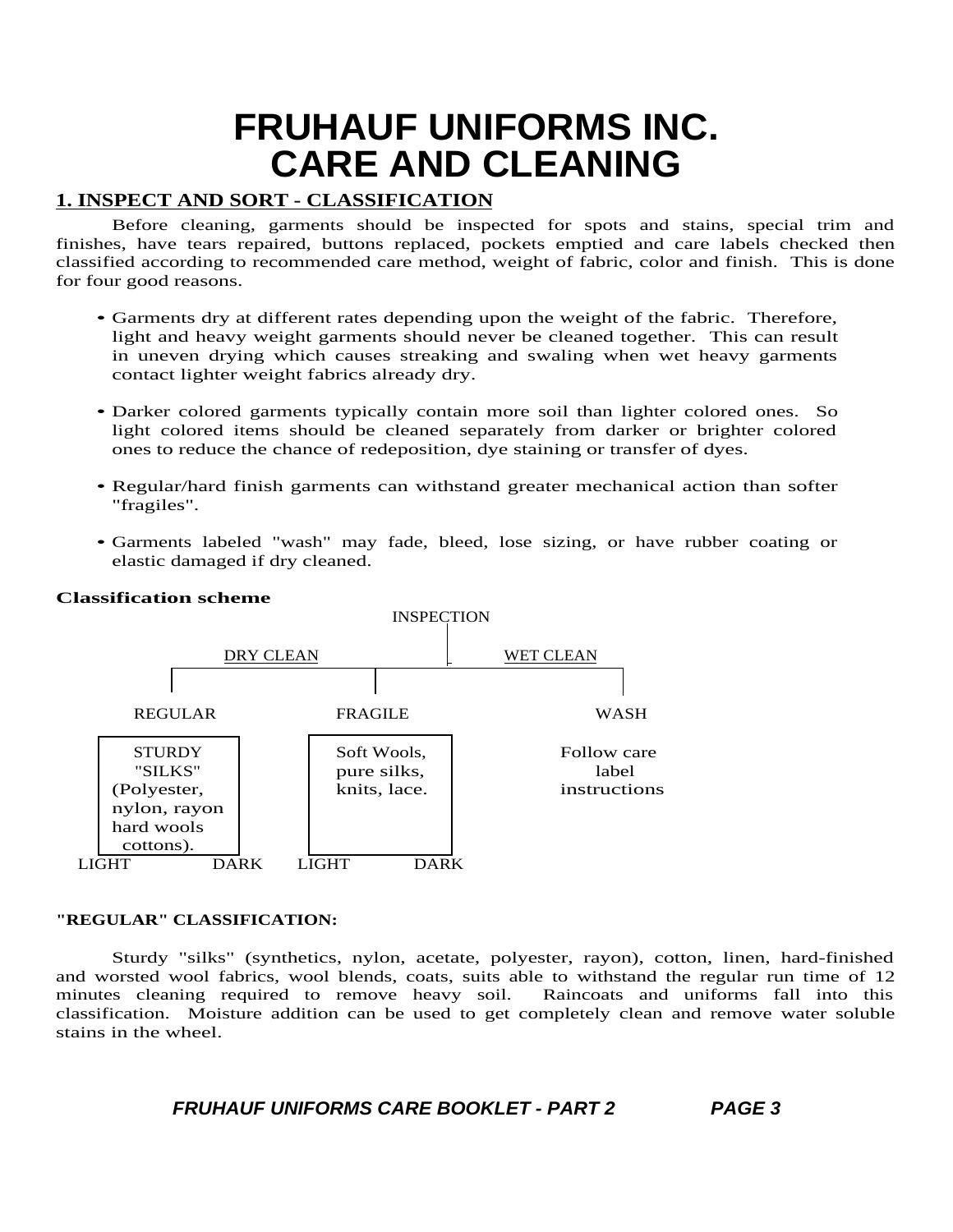#### **"FRAGILE" CLASSIFICATION:**

Pure silks, velvets, satins, laces, pigment prints, knits, beaded or sequin-trimmed fabrics. Should be cleaned no more than 5 minutes at high solvent level to minimize affect of solvent on trim, color or finish and of mechanical action on loss of shape, tearing or abrasion. Use reversing or "gentle" agitation.

#### **SPECIAL NOTE:**

When possible, garments considered "bleeders" - ones that bleed or release large amounts of dye into the system, should be cleaned as a separate load. Never run a white or light colored load immediately after cleaning a "bleeder" load. Dye staining of the lighter colored garments could result.

### **2. SPRAY SPOTTING**

A dry cleaner must be able to remove most stains and heavy soil from garments, returning the garment to a like-new condition. There are basically three types of stains which he must be able to remove:

- 1. Solvent soluble stains (oil, grease, fats, fatty acid, and oil based cosmetics).
- 2. Water soluble stains (perspiration, urine, and sugars and food coloring from beverages).
- 3. Insoluble stains which require chemical treatment and special techniques.

Insoluble stains require special treatment and must be removed at the spotting board. However, the cleaner has the option of removing solvent soluble and water soluble stains either on the spotting board or in the dry cleaning bath.

Solvent soluble stains can be removed by simply running the garment in the wheel long enough to give the charged solvent time to penetrate and dissolve the soil. To remove water soluble stains, it is necessary to have moisture present in the cleaning bath to syllables the water soluble stain (but not so much that you are in effect laundering the garments). An effective way of introducing moisture to the fabric in the stained area is to pretreat soiled areas on garments with either a water based spray spotter (for water soluble stains) or a semi-wet spray spotter containing both solvent and moisture (effective on many food stains which have an oily component, like salad dressing). Spray spotters penetrate and condition stains for rapid removal in the wheel permitting use of shorter run times and lower solvent moisture levels.

As with any process, spray spotting is not completely free from pitfalls and proper procedures must be used. Improper use of solvent based or "semi-wet" prespotters can set solvent soluble stains deeper in the fabric where they are more difficult to remove. However, by remembering a few basic principles and rules, these problems can be prevented and prespotting can be used effectively as part of an efficient dry cleaning system.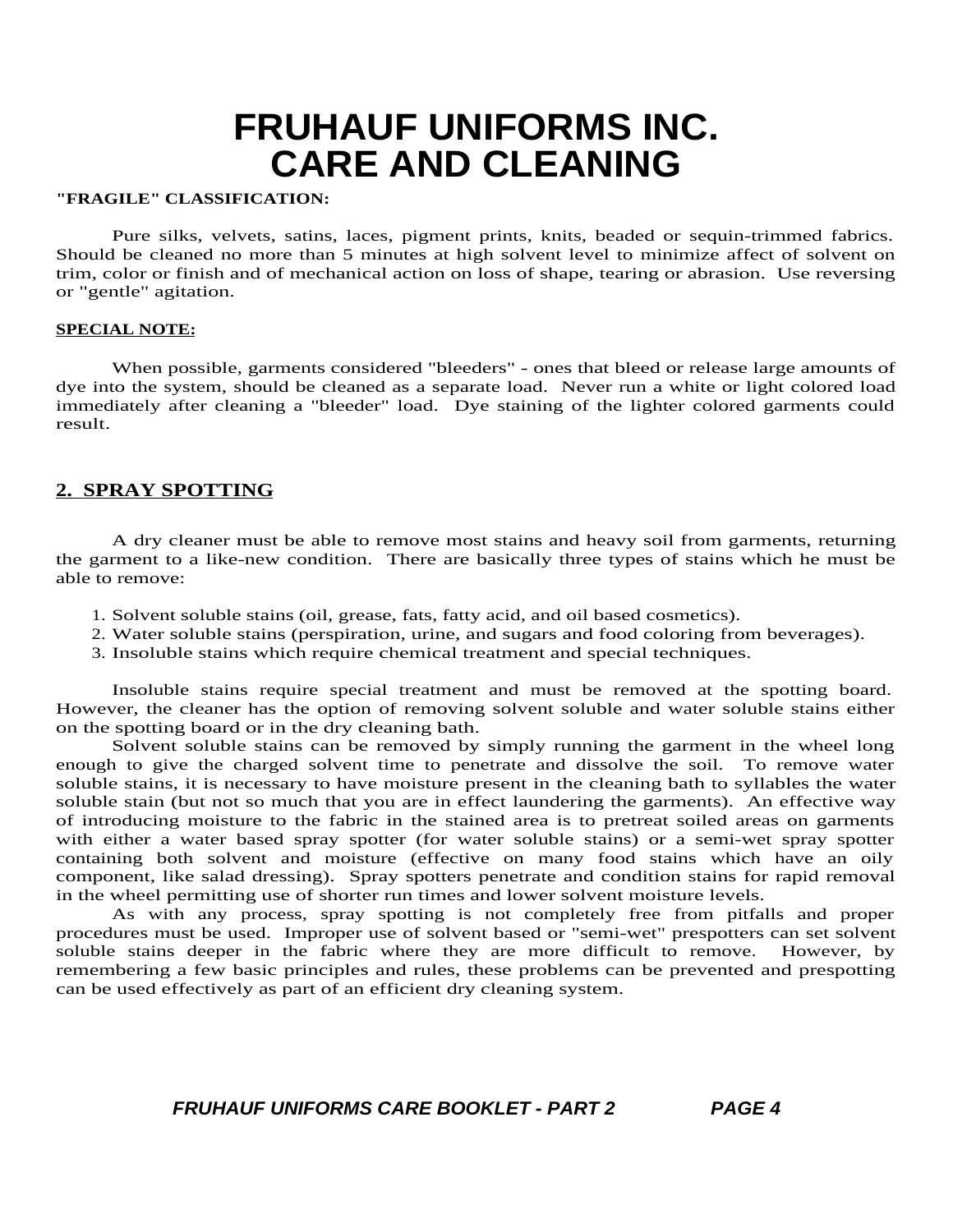#### Spray Spotting Principles.

- 1. The job of spray spotting is to soften and condition stains or soil so that it can be removed in the wheel.
- 2. The purpose of dry cleaning is to remove soil from the fabric while protecting its color and finish without swelling or distorting the fabric.
- 3. Spotting rings, sizing rings and color bleed are caused by the spray spotter flowing from one part of the fabric out into another portion, carrying with it the stain, soil, water soluble sizing or dye to the edge of the wet area.
- 4. Most oil, grease, paint, makeup and other similar spots and stains are on the surface of the fabric. Surface spraying with a solvent based spray spotter will penetrate and loosen these stains making them easier for the solvent to remove. However, heavy applications will drive these spots more deeply into the fiber making them more difficult to remove, particularly if the spot is allowed to dry before the garment goes into the wheel.

#### Spray Spotting Rules.

- 1. Spray soiled areas lightly do not soak (soiled area should be damp but not wet).
- 2. After spraying with water based spray spotters, hang up or set aside the garment for at least 20 minutes before cleaning. This gives the chemicals time to work and time for the This gives the chemicals time to work and time for the humidity to level out before the garment goes into the wheel. Allow whites, knits, acetates, and all "fragiles" to dry completely before running in the wheel.
- 3. Apply solvent based or "semi-wet" spray spotters sparingly, tamp if indicated, respray and run them in the wheel before the solvent evaporates.

### **3. PRESPOTTING ON THE BOARD**

During the inspection and sorting process, garments found with special or insoluble stains such as blood,albumin, other protein stains, reducing sugars (found in most sweet beverages), paints, printing, inks, etc. should be set aside for treatment on the spotting board with specialty spotters. Because these stains do not come out with regular cleaning, they can become "set" or hardened by the heat of drying.

Other stains are easier to remove or are more thoroughly removed by prespotting, for example perspiration or cosmetics. Delicate, fragile fabrics require too short a cleaning cycle to get good spot and stain removal during cleaning so should always be prespotted first.

There are literally hundreds of prespotters available to the dry cleaner. These can be sorted into seven groups - volatile dry solvents, tannin removers, protein removers, neutral detergents or lubricants (water based), paint, oil and grease removers (solvent based), wet/dry (semi-wet) and speciality prespotters (rust removers, ink removers, digesters, amyl acetate, dye strippers, reducing bleaches, oxidizing bleaches, etc.).

There is no such thing as an all-in-one prespotter that is effective on all types of stains. Stains are too complex. To remove the majority of stains, dry cleaners will need at least one product from each group.

Which spotting chemicals are required for a particular stain depends upon the classification of the stain. Stains are classified into five classes 1) dryside stains requiring solvent action for removal, 2) wetside stains requiring chemical action by water based **FRUHAUF UNIFORMS CARE BOOKLET - PART 2 PAGE 5**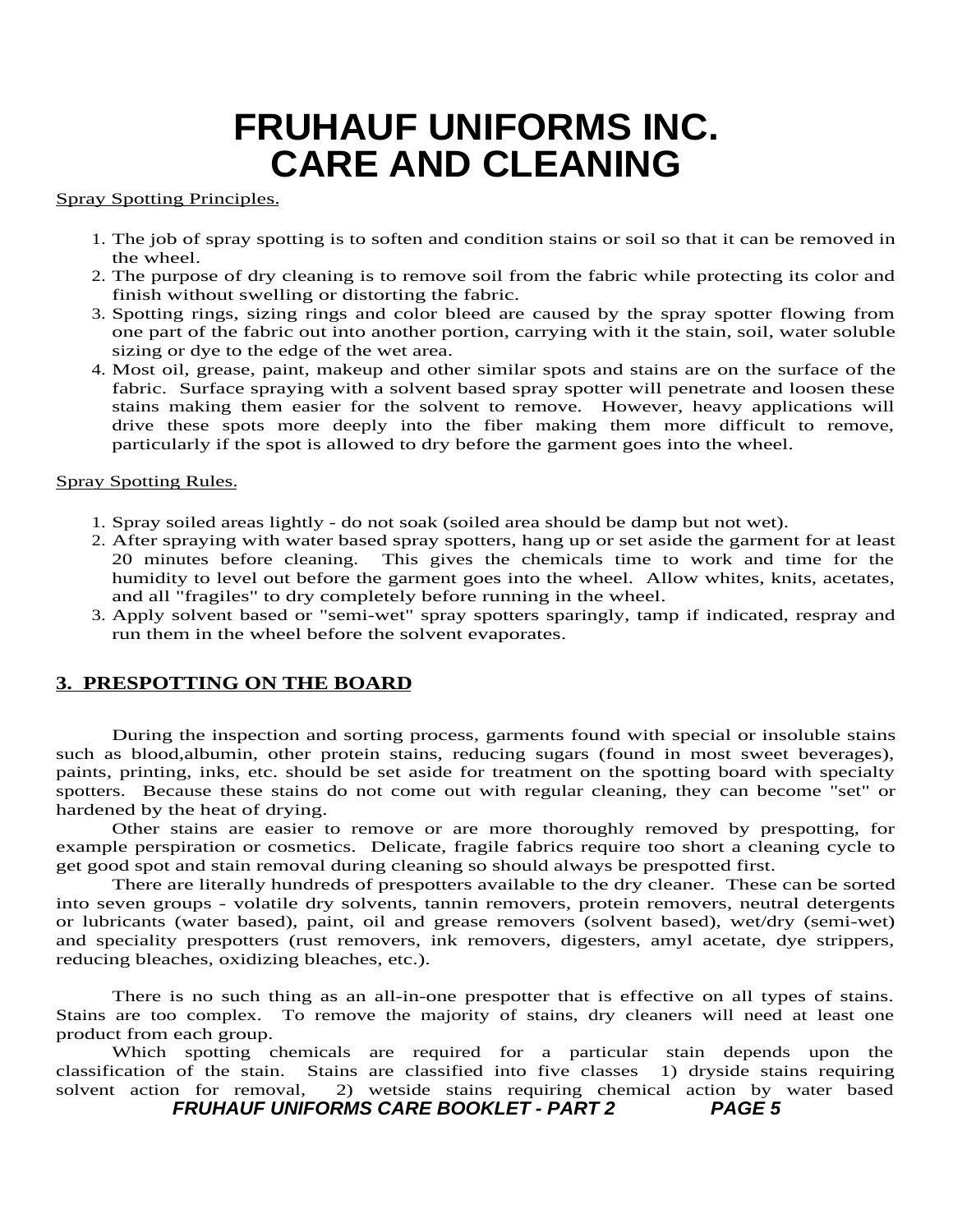prespotters, 3) wet/dry stains requiring both solvent and chemical action 4) ground-in dirt, carbon, pigments and 5) unknown stains. Specific procedures for each class are outlined in Appendix A. Most natural fabrics - wool, rayon, cottons or blends of these have a high affinity for moisture. If placed into the cleaning bath while still damp, pickup of water soluble impurities can occur resulting in graying, yellowing or dyestaining. As with spray spotting, garments containing natural fibers, whites, acetates and delicate fabrics that have been prespotted with water based spotters should always be dried completely before cleaning.

### **4. THE CLEANING CYCLE**

#### A. Machine Loading

All loads should be weighed and the weight recorded to make sure machine is loaded within the recommended range and to serve as a means for determining when cartridges need changing, how much detergent, sizing, mothproofing, etc. to add back to the system, monitoring solvent mileage, and keeping track of operating costs per 100# of cleaning.

Due to the bulk found in band uniforms resulting from the trims and ornamentations not found on civilian clothing, it is recommended that the machine be loaded 10% to 30% under rated capacity when cleaning coats, and 5% to 10% below the rated capacity when cleaning trousers. Higher loads produce poorer cleaning and more redeposition. In a dry-to-dry, high loadings may require extended drying times and cause uneven drying producing streaks and swales. Under loading wastes supplies and may result in poor mechanical action and uneven drying producing streaks and swales.

| <b>MACHINE</b> | <b>MIN-MAX</b> |
|----------------|----------------|
| SIZE (#)       | LOADING $(\#)$ |
| 25             | $13 - 21$      |
| 30             | $15 - 26$      |
| 35             | 18-30          |
| 40             | $20 - 34$      |
| 45             | 23-38          |
| 50             | $25 - 43$      |
| 60             | $30 - 51$      |
| 70             | $35 - 60$      |

#### B. Run Times

1. Single Bath - Charged Solvent System

Heavily soiled/stained garments of "regular" classification should be cleaned for a minimum of 12 minutes at a flow rate of solvent such that filling the wheel does not take more than 90 seconds. With an adequate level of detergent and moisture, this will assure both good insoluble and water soluble soil removal. Moisture addition is desirable to bring solvent relative humidity up to 70-75%.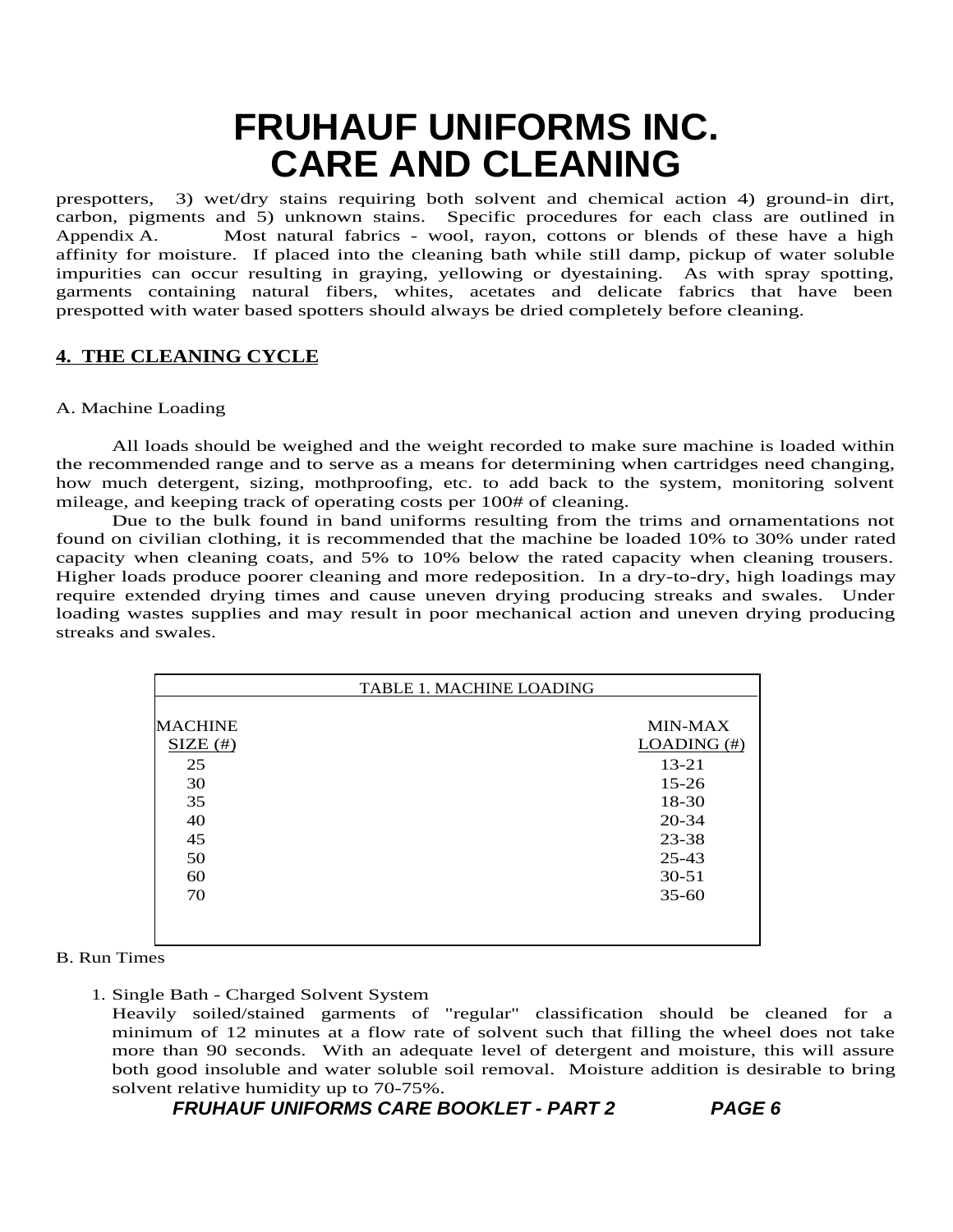"Fragile" loads should be run for no more than 5 minutes in a dry system. Use "gentle" rotation if available.

2. Systems Using a Prerinse.

Most new and many older dry-to-dry cleaning machines allow for prerinsing of the load for 3 minutes with distilled or work tank solvent then sending the rinse solvent to the still. This procedure sends two-thirds of the insoluble and solvent soluble soil to the still extending the life of cartridge and keeping work tank solvent in excellent condition. It also permits safer use of moisture for better water soluble stain removal.

For "regular" classification, the main cleaning bath following the prerinse should run for 8 minutes minimum and up to 12 minutes for heavily soiled garments (raincoats, uniforms, etc.). For soft or "fragile" loads, omit the prerinse and clean in "gentle" mode for 3-8 minutes on work tank solvent alone.

#### C. Extraction Time

The amount of solvent remaining in a load after extraction depends upon the extraction speed (how fast the wheel turns), the size of the wheel, the length of extraction, and the fabric type of the garments in the load. After extraction the load should weigh 25-40% more than the dried weight of the load. This equals two to three gallons of perk per 100 pounds of cleaning. Higher solvent retentions can result in slow drying, poor solvent recovery and mileage and may lead to streaking and swaling. Recommended extraction times are as follows:

| <b>TABLE 2. EXTRACTION TIMES</b>                              |                                |  |  |  |  |
|---------------------------------------------------------------|--------------------------------|--|--|--|--|
|                                                               | <b>RECOMMENDED</b>             |  |  |  |  |
|                                                               |                                |  |  |  |  |
| <b>TYPE OF LOAD</b>                                           | <b>EXTRACTION TIMES (min.)</b> |  |  |  |  |
| Fragiles                                                      | $1 - 2$                        |  |  |  |  |
| 100 % polyester, nylon                                        |                                |  |  |  |  |
| raincoats, vinyls                                             | $1 - 2$                        |  |  |  |  |
| Regular mixed loads*                                          | $3 - 4$                        |  |  |  |  |
| All cottons                                                   | $4 - 5$                        |  |  |  |  |
| *Normally about 40# polyester/cotton, 20% polyester, 20% wool |                                |  |  |  |  |

or rayon, 10% acetates or cotton.

To determine extraction efficiency, weigh out a normal load. Clean and extract as usual. After extraction, weigh the load (wear a respirator to reduce exposure to solvent vapors). Weigh the load again after drying. Use the formula below to determine solvent pick up and extraction efficiency.

| Weight of Extracted Load - Weight of Dried Load |             | % of    |
|-------------------------------------------------|-------------|---------|
|                                                 | $X_{100} =$ | solvent |
| Weight of Dried Load                            |             | pick-up |

If the solvent pick up exceeds 40%, extraction time should be extended by 1/2 minute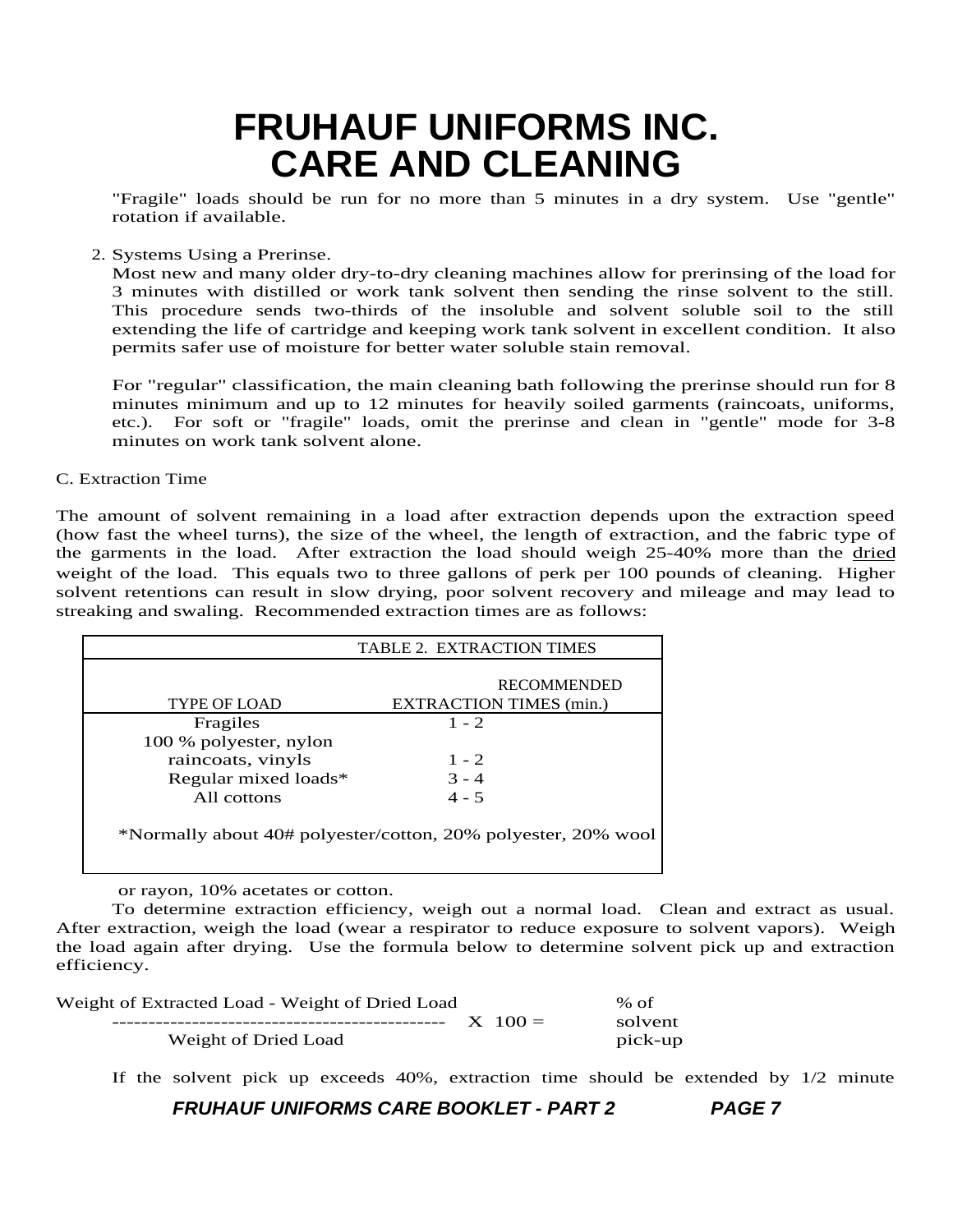intervals until recommended levels are obtained.

#### D. Drying

Good solvent recovery and problem-free drying depends upon a number of factors - proper classification, loading of the wheel, extraction efficiency, drying temperatures (both air in and out of the wheel), cooling water temperature, length of the drying cycle and tightness of the equipment. Following proper procedures and recommendations, can avoid problems such as slow drying, streaks and swales development, poor solvent mileage or solvent vapor emission into the plant.

Drying temperatures for "regular" loads should be **no higher** than *140o F*. These temperatures will assure good solvent recovery and will not "set" any stains that did not come out with cleaning.

The temperature of the air entering the wheel should be **below** *195o F*. Temperatures higher than this can result in streaking and ring development in lightweight garments, and setting of wrinkles and stains. Steam pressures above 35 psi to the heating coil may cause excessive temperatures. Clothes should tumble with the fan on for one to three minutes before heat comes on to promote even drying and prevent streaks and swales.

Some cleaning machines clean and dry with a reversing action to the wheel - the wheel rotates one direction then stops and rotates the opposite way. This is okay for most cleaning and for drying drapes or other bulky loads (comforters, big heavy blankets, sleeping bags). However, for fragiles and most regular work, drying in a NON reversing mode is recommended to prevent uneven drying from occurring.

To get optimal recovery of solvent, the machine should be loaded according to guidelines provided and the exit temperature of the cooling water leaving the solvent condensing coil adjusted to read 70-80o F. Higher or lower temperatures than this can result in poor solvent recovery or extended drying time.

The four biggest causes of poor solvent reclamation in order of worst to least are (1) running too small loads, (2) warm cooling water, (3) leaky dampers, and (4) lint clogging condensing coils.

#### E. Filtration

Dirt, lint, dyes, pigments and other insoluble impurities are released by garments into the solvent during the cleaning cycle. *If these impurities are not removed from the system, they can be picked up or redeposited onto other garments resulting in gray, dingy, dull looking garments.*

To prevent this redeposition of soil, dry cleaning solvent is filtered continuously to remove insoluble material, and passed through activated carbon beds to adsorb dyes and other organic impurities that produce color and odor.

Currently, disposable cartridge filters are most commonly used. Other methods of filtration use fine mesh disks, bags, screens and tubes that usually are coated with a layer of diatomaceous earth (filter powder) and activated carbon; these are cleaned off and regenerated periodically.

When new cartridges are first installed, carbon fines will be released into the system. Because of this, solvent should be circulated for 15-20 minutes then several loads of dark classification cleaned before cleaning a white or light colored load. The soil released by the dark loads coats the paper of the cartridge and helps filter the carbon fines out of the system.<br>FRUHAUF UNIFORMS CARE BOOKLET - PART 2 PAGE 8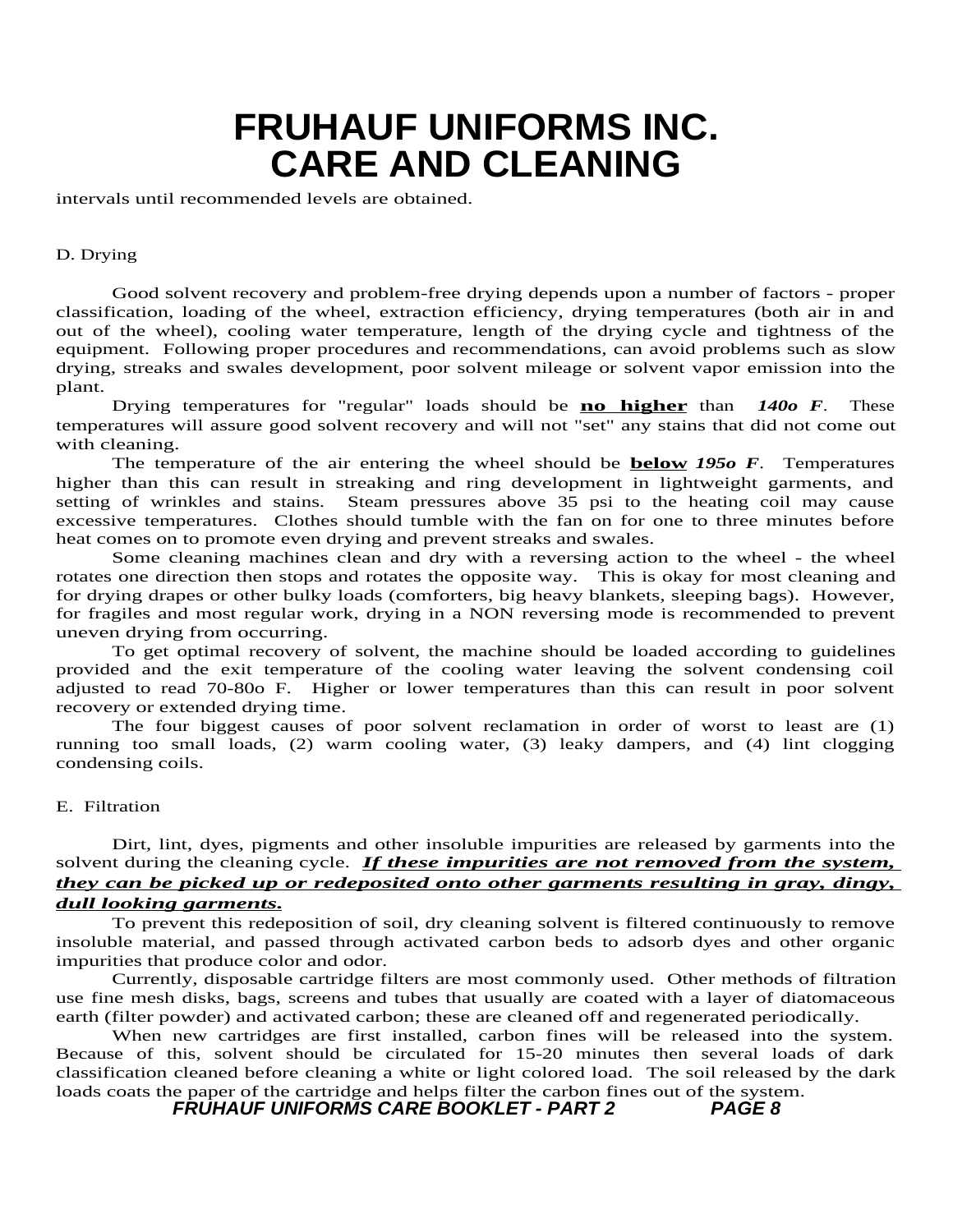A secondary filter called a polishing filter is sometimes used after the main filter as a safeguard against leakage of fine soil or carbon fines through the main filter. This fine soil is often the cause of graying in dry cleaning. A polishing filter will also protect against the inadvertent omission of a felt gasket or a ruptured cartridge but should never be used as a main filter - the filter elements will plug too quickly and reduce solvent flow rate. Filter elements in a polishing filter are usually changed on the basis of pressure drop across the filter or reduction in solvent flow rate. Consult the operation manual supplied by the manufacturer for guidelines.

- F. When to Change Cartridges
	- 1. By poundage All cartridges have a "poundage" rating indicating how much cleaning can be done before they should be changed. As a rule, carbon core cartridges used in a single bath system doing recommended amounts of distillation are good for a maximum of 1000 pounds of cleaning per cartridge. If no distillation is being done, they should be changed after 750 pounds of cleaning per cartridge. When a prerinse is used, a cartridge may be good for up to 3,000 pounds of cleaning per cartridge.
	- 2. By flow rate As dirt and other insoluble soil accumulates on the outside of the cartridges, solvent flow rate is reduced. If at anytime it takes longer than 90 seconds for the wheel to fill to high operating level, cartridges should be changed regardless of how much cleaning has been done. Otherwise, poor cleaning will result and redeposition can occur.
	- 3. By back pressure or pressure differential The paper in cartridges restricts the flow of solvent causing a back pressure. As soil accumulates, this back pressure increases and solvent flow rate decreases. When the pressure on the pressure gauge before the filter shows or exceeds 50 psi, or the difference between the incoming pressure and the exit pressure readings exceeds 30 psi, cartridges should be changed, regardless of the poundage on them. Excessive pressure can cause fines to be driven through the filter or rupture of a cartridge.
	- 4. When solvent gets in poor condition (dark in color or high in nonvolatile material) Sometimes solvent quality will become poor before poundage levels are reached, filling time is too long or back pressure develops. This can occur when dye accumulates in the system from overdyed fabrics or bleeders, a defective cartridge is used or one ruptures, unusually dirty work is cleaned, or when special orders (such as smoke loads) are processed. When solvent becomes contaminated and its condition is not improved by extended circulation through the filter, cartridges should be changed. *It is impossible to get good cleaning in dirty solvent***.**

#### IMPORTANT NOTE

At each end of every cartridge there should always be a felt gasket or felt washer. These gaskets should be replaced after every three changes of cartridges, sooner if any appear to be worn, severely flattened or deteriorating.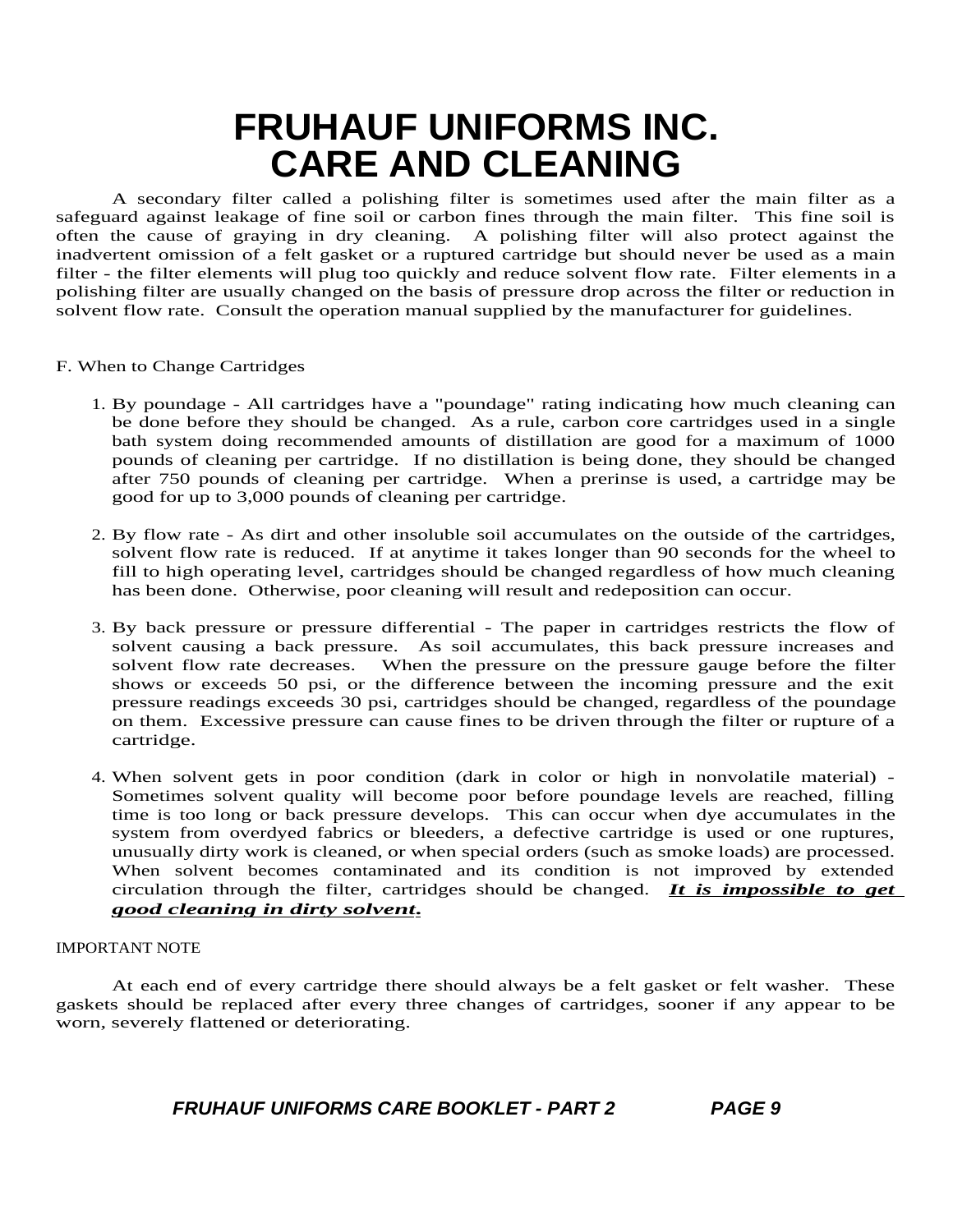#### G. Detergent and Sizing Usage

Probably the hardest thing for a dry cleaning system to do is remove water soluble soil. Soil of a water soluble nature requires the use of a detergent specific for the dry cleaning system and process being used and small amounts of moisture.

Anionic dry cleaning detergents align themselves in solvent as microscopic groups called micelles. Micelles can be thought of as little sponges. These sponges syllables and hold moisture that in turn dissolves and removes water soluble soil from fabric. Too little detergent or moisture in the system and water soluble soil removal is poor or will not occur.

Dry cleaning detergents do more than assist water soluble soil removal. They also suspend insoluble soil preventing its redeposition back onto fabric, prevent static buildup during drying, and leave garments with a soft and comfortable "hand" and zippers working smoothly.

In single bath systems optimal cleaning results are obtained when a level of one volume percent of double strength detergent is maintained. When special injection detergents are added on each load in prerinse or batch cleaning systems, the manufacturer's directions should be carefully followed. Sizing is to dry cleaners what starch is to launderers. It is used to restore body and hand to garments that would otherwise be limp, wrinkle prone and difficult to finish. The presence of sizing in the dry cleaning system aids the finishing of garments by allowing them to hold a press longer, with shorter time under the heat and pressure of the press. This speeds up production. Sizing in fabric imparts wrinkle resistance and reduces the penetration of water soluble soil so that subsequent cleaning is easier.

During the summer months, when light weight fabrics are being cleaned, at least one volume percent of sizing should be used. Heavier clothes do not need as much sizing so levels can be reduced to one half to three-quarters of a percent  $(1/2 - 3/4%)$  by volume.

Detergent and sizing are removed from the cleaning system in three ways - by distillation, on cleaned garments and adsorption on new cartridges. Because of this, both should be added whenever new, distilled or reclaimed solvent is added to the working tank. To maintain a level of one volume percent, one and one-quarter  $(1 \ 1/4)$  ounces of detergent and the same of sizing should be added for every gallon of new or distilled solvent added to the system. For every 100 pounds of cleaning, three ounces of each should be added to compensate for the two to three gallons of solvent recovered in drying and returned to the work tank.

New cartridges will absorb detergent from the system, but not the sizing. Therefore you should check the detergent level the next day after changing cartridges and add detergent as required to bring the system back up to operating levels (as much as 1/2 gallon of detergent per cartridge may be required with some adsorption cartridges. The amount of detergent adsorbed by a cartridge can be reduced by adding water to the system. After changing cartridges, add 8 ounces of water for each jumbo adsorption cartridge, 4 ounces for each "split").

#### H. Distillation

Both solvent soluble and water soluble soils accumulate in dry cleaning solvent during the cleaning process as nonvolatile material. This material is left behind on fabric as nonvolatile residue (NVR) after the solvent has evaporated during drying. If not controlled by distillation, graying, dinginess, spotting rings, odor development, slow drying and poor solvent recovery can occur.

When operating a single bath process the equivalent of seven to eight gallons of work tank solvent should be distilled for every 100 pounds of cleaning. Two bath systems employing a prerinse, send most of the soil to the still in the prerinse. Consequently, only two to three gallons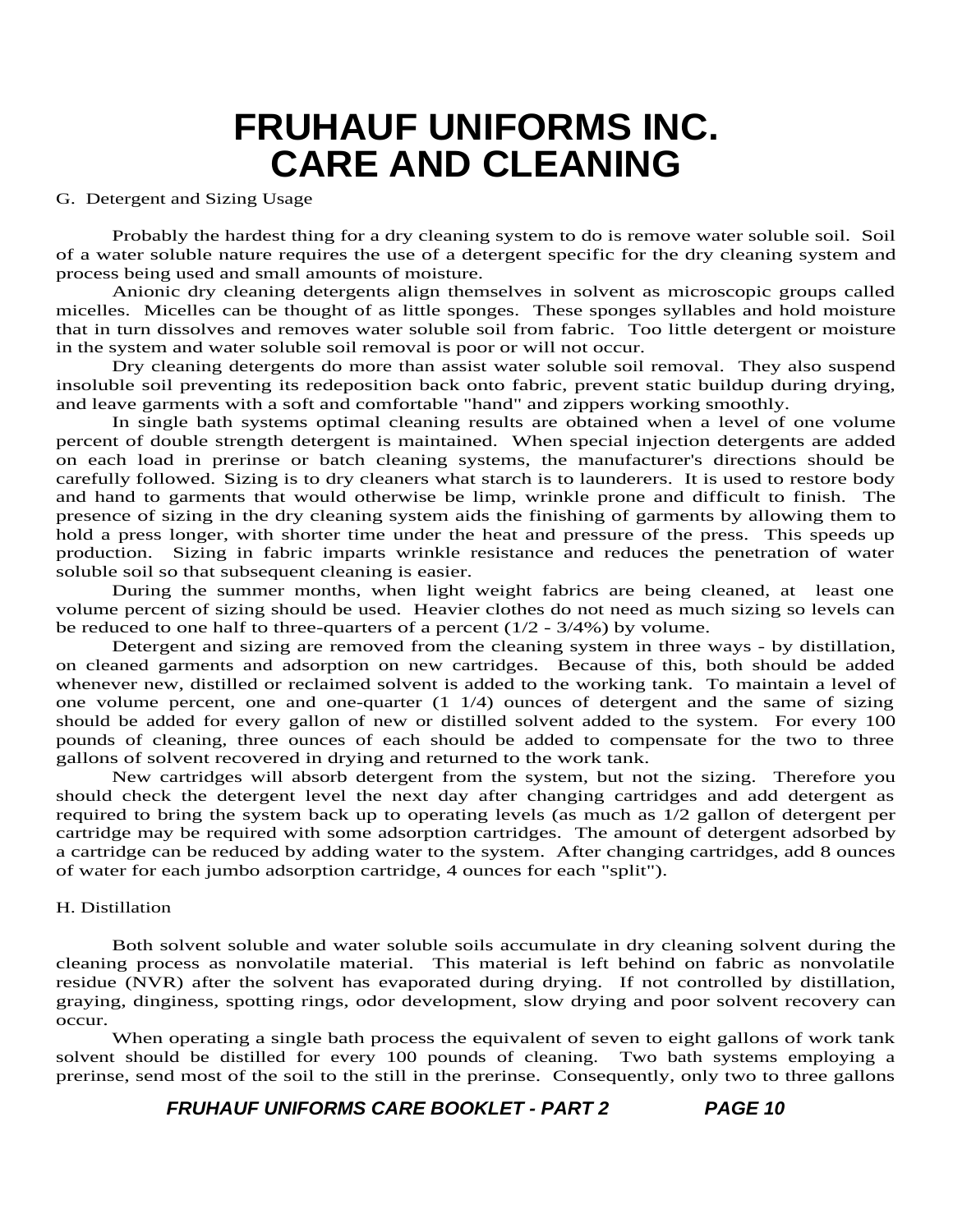per 100 pounds of cleaning of work tank solvent needs to be distilled.

Steam pressure to the still should not exceed 35 psi except during warmup or final cook down where it can be raised to 55 psi for no more than five (5) minutes. Let the still residue cool 30 minutes before draining out. Residue should be drained out the same day the still is used and enough solvent pumped back into the still to cover the heating surface. This is to prevent residual still bottoms from drying to a hard crust.

It is commonly believed the use of activated carbon or clay or a mixture of the two will control buildup of NVR. This works pretty well in petroleum solvent but not in perchlorethylene. Activated carbon is excellent for removing dyes, and clay for removing some fatty acids (along with greater amounts of detergent). Liberal use of these materials can lengthen the time interval between distillations, however, neither is a substitute for distillation. Distillation when done properly, removes ALL nonvolatile matter from the solvent.

### **5a. FINISHING**

Three types of presses in common use are: hot heads, the top of which is made of polished metal, grid presses that have a perforated metal head through which steam can pass and padded presses that have a head covered with fabric. *An "adjusta-form" or "Susie" is not considered a press and is not acceptable for use on garments furnished by* **Fruhauf Uniforms, Incorporated***. Use of any equipment of this design and type voids any expressed or implied warranty and all responsibility is placed on the dry cleaner***.**

A typical press can apply a combination of four treatments to a garment: heat, pressure, steam and vacuum. The type and nature of the fabric being pressed determines what combination of treatments should be used to achieve the best results.

- A. HEAT The temperature applied to a garment is determined by the steam pressure to the press and the length of time the press head is in contact with the fabric. The press manufacturer's recommended steam pressure should never be exceeded.
- B. PRESSURE Pressure is applied from contact of the press head with the fabric. The longer the application, the greater the pressure.
- C. STEAM The purpose of steam is to soften the fabric and smooth out wrinkles. It can be applied from the head or the buck (lower padded part of the press).
- D. VACUUM The vacuum is used to hold a garment in place during pressing, and dries and cools the fabric by pulling air through it while the fabric is still held in place.

*Hand irons* or *puff irons* **should not** be used when finishing uniforms supplied by **Fruhauf Uniforms Incorporated**.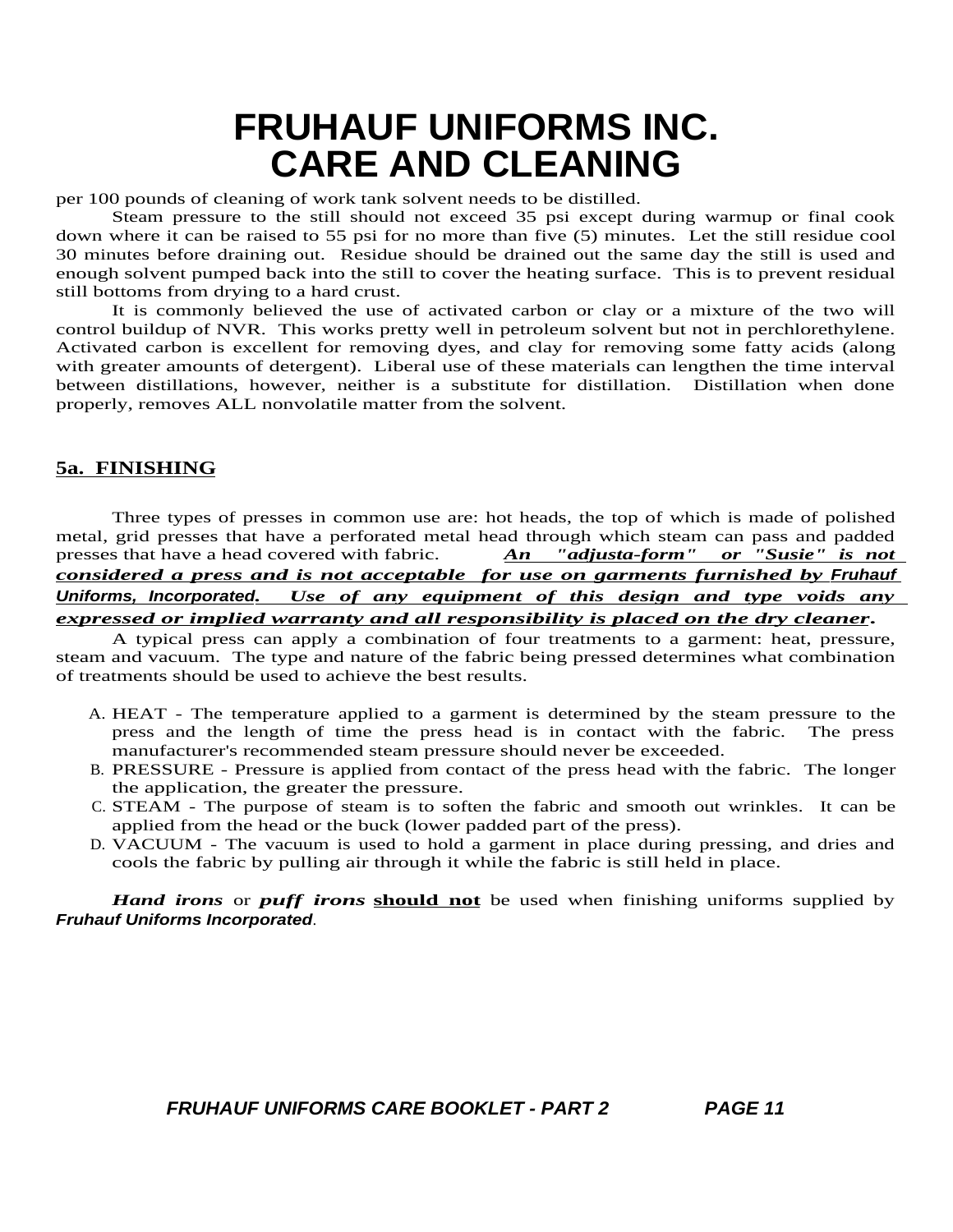| Fabric                   | Type of<br>Press    | Temp. | Use of<br>Steam                                            | Head<br>Pressure   | Vacuum                                                              | Procedure                                                                                                                                                                                          |
|--------------------------|---------------------|-------|------------------------------------------------------------|--------------------|---------------------------------------------------------------------|----------------------------------------------------------------------------------------------------------------------------------------------------------------------------------------------------|
| Cotton                   | Hot Head            |       | 400-500 Heavy: Use Heavy<br>Of Water.<br>Spray gun<br>best | $(5 \text{ sec.})$ | While head<br>is lowered<br>and for 2 sec.<br>after it is<br>raised | >Premoisten Thoroughly with<br>Pray gun<br>>Use heavy pressure from<br>hot head press.<br>>Hand iron hard -to- reach<br>areas.<br>>Vacuum While head is down;<br>continue for 2 sec. after raised. |
| Polyester Padded         |                     |       | 250-275 Buck or top Medium<br>Steam                        | $(2 \text{ sec.})$ | Before head<br>is down and<br>for 1 sec.<br>after                   | $\geq$ Premoisten with buck steam<br>until most wrinkles are gone<br>(or use top steam for 1 sec.)<br>>Use medium pressure from<br>padded press.<br>> Vacuum for 1 sec. after head<br>is released. |
| Wool<br>(hard<br>finish) | <b>or</b><br>Padded |       | Grid head 300-350 buck or top Medium<br>steam              | $(4 \text{ sec.})$ | After head<br>is released                                           | >Use procedure for polyester<br>but vacuum for 2 sec.                                                                                                                                              |

### **5b. FINAL INSPECTION**

Inspection is the final step performed on every garment prior to its being boxed or placed on a hanger or bagged. There is nothing more frustrating for a customer than to have to return to the dry cleaning store to report a problem that should have been caught and corrected before the garment was picked up.

Every garment should be inspected before it is returned to the customer to be sure it measures up to the quality standards set by the dry cleaner and expected by his customers. During the inspection, the inspector looks for spots and stains, needed repairs, excessive linting, unpleasant odors or poor finishing quality.

For an excellent source of information on inspection and quality control, see IFI Focus on Dry cleaning Bulletin, Vol. 11, No. 4, November 1987.

### **6. TOUCH UPS**

During finishing or assembly (the putting of all garments of an order or an ensemble together) garments sometimes become soiled accidentally with dirt or during inspection are found still with spots or stains that were not removed with cleaning. These problems should be corrected before returning the garment to the customer.

It is not always necessary to reclean a garment to remove pickup soil. With a tissue wetted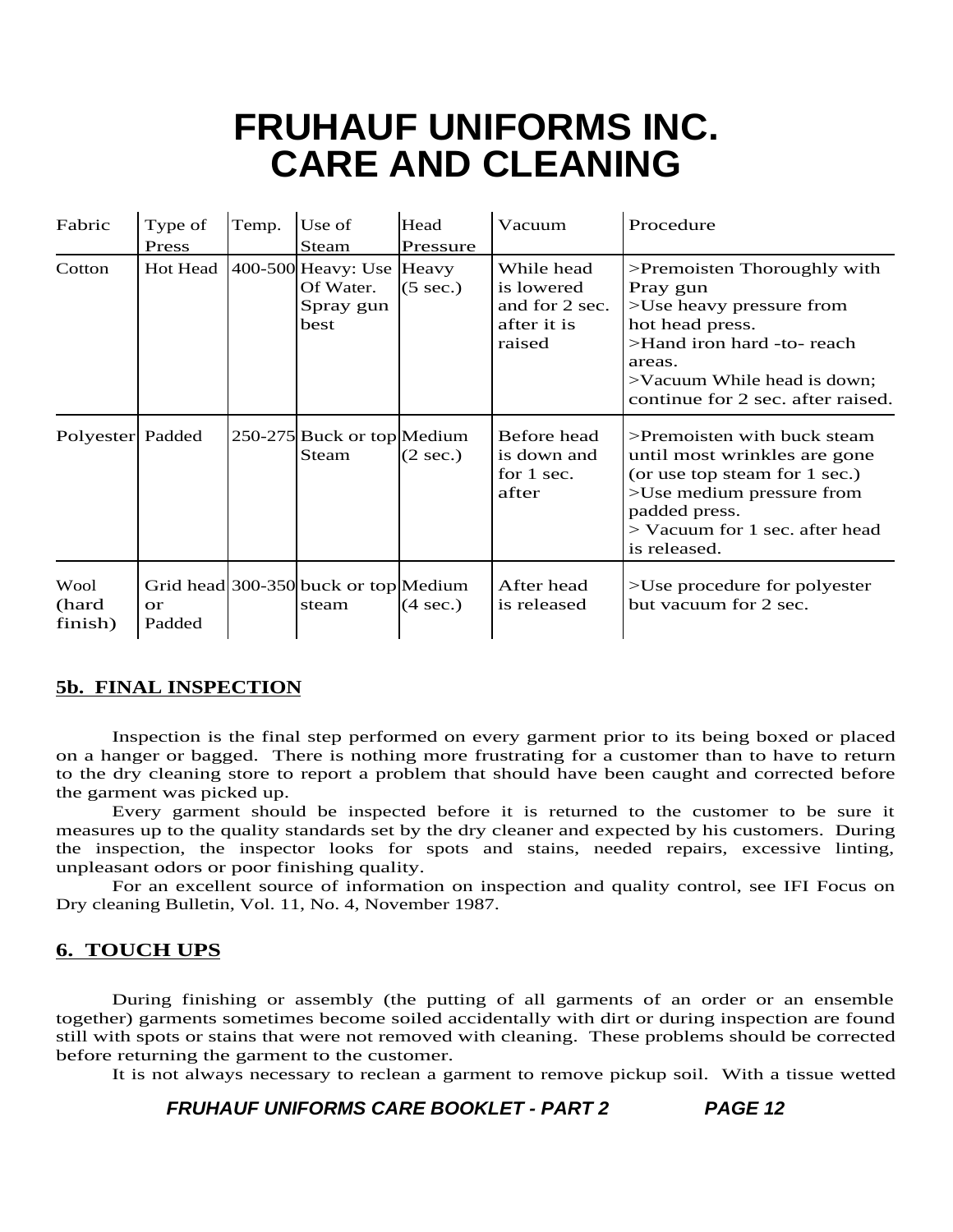out with volatile dry solvent (**Puro**) carefully wipe the pickup soil off without wetting out the fabric. If the fabric gets wet, nonvolatile residue in it may form a ring. This usually requires recleaning of the garment to correct unless the dry cleaner is very skilled at feathering out stains.

Stains that did not come out during cleaning may become "set" by the heat of drying and can sometimes be more difficult to remove than they were originally (for example caramelized sugars or protein stains). This condition usually requires spotting on the board with specialty prespotters to correct and subsequent recleaning.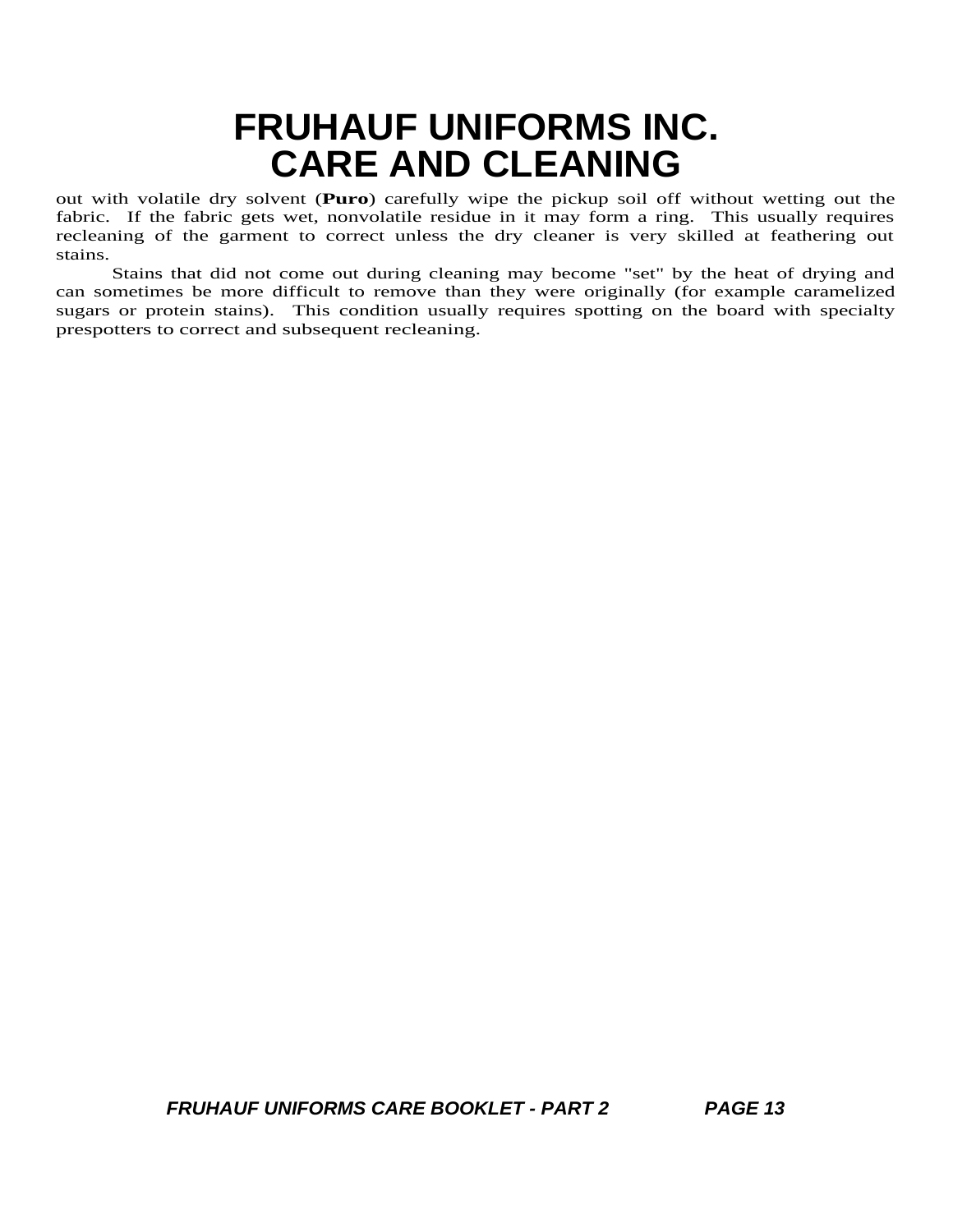### **APPENDIX**

### **GENERAL SPOTTING PROCEDURES**

### **Always Check For Effect of Agent on Colors!**

Apply small amount of spotter to seam or hidden area. Press white cloth or tissue to area firmly. Check for color change or transfer.

**DRYSIDE -** Oily type stains requiring solvent action. Example: Fats, oils, waxes, grease, paint, cosmetics, ink, etc.

Start by removing as much of the stain as possible with *Puro***.** When bleeding of the stain stops, apply *APOG*, *Spee-Dee* or *Knock Out.* Tamp gently to break up stain and work *APOG* into the fabric. Flush loosened stain out with *Puro*. Repeat until stain is gone or no longer moves. If the stain is removed, dry area, starting from the outside edge towards the middle, or reclean the garment. If traces of stain remain, dry and work on wetside.

**WETSIDE** - Stains requiring chemical action can be broken down into two classes - Protein and tannin stains.

| PROTEIN STAINS - blood, eggs,<br>body discharge, milk products,<br>animal glues, starch | TANNIN STAINS - beer, cof-<br>fee, fruit, soft drinks, tea,<br>catsup, mustard |  |  |
|-----------------------------------------------------------------------------------------|--------------------------------------------------------------------------------|--|--|
| 1. Neutra                                                                               | $1.$ <i>Neutra</i>                                                             |  |  |
| 2. Neutra & BPR                                                                         | 2. Neutra & Super Tan                                                          |  |  |
| 3. Neutra & Wet Spot or<br>Ammonia                                                      | 3. General Formula                                                             |  |  |
| 4. Digest (enzyme preparation)                                                          | 4. Rust Remover                                                                |  |  |
| 5. Neutra                                                                               | 5. Bleach, oxidizing                                                           |  |  |
|                                                                                         |                                                                                |  |  |

If the stain initially requires spotting on the dryside first, the area must be dry before working on the wetside. Otherwise, protein and tannin spotters will not penetrate the fabric to remove the stain. Use spotters indicated by the type and nature of the stain. To lessen the chance of color change or loss, start with the mildest strength spotter, working up to the strongest. Use each spotter until stain removal ceases before going to more powerful agent. Once stain is removed, flush thoroughly with steam or water, dry starting from the outside edge working towards the middle (feathering).

**WET/DRY STAINS** - Stains requiring both solvent and chemical action. Example: mayonnaise, salad dressing, gravy, latex paint, egg yolks.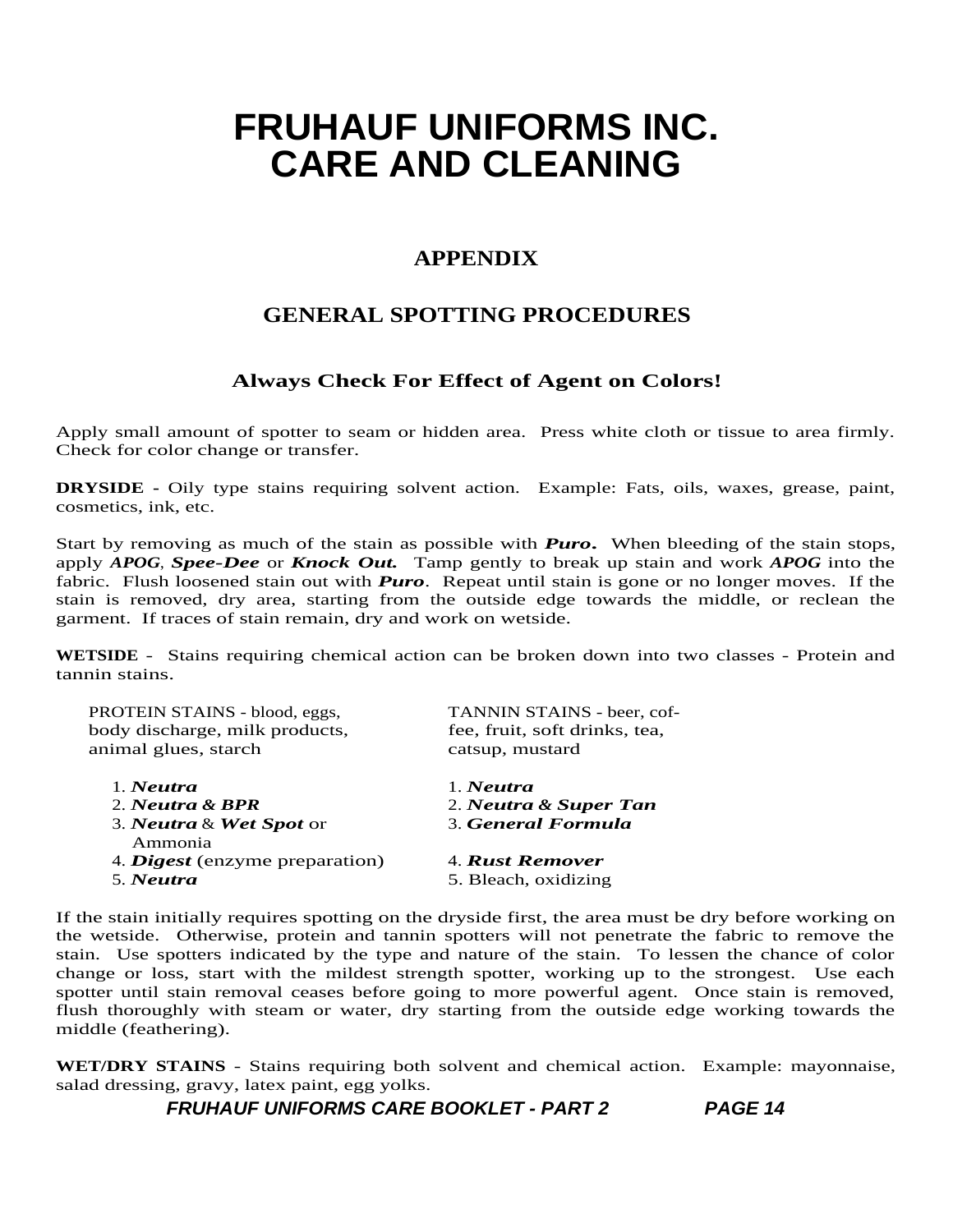- 1. Apply *Semi-Wet*. Tamp, flush with *Puro*, steam or water.
- 2. Apply *Neutra*. Tamp, flush with steam or water.
- 3. Apply *Neutra & BPR*. Tamp, flush with steam or water.
- 4. Apply *Neutra*, *Wet Spot*, or ammonia. Tamp, flush with steam or water.
- 5. *Digest*; keep damp and warm.
- 6. Apply *Neutra*. Tamp, flush with steam or water.
- 7. Repeat steps 5 & 6 as necessary.

### **GROUND-IN DIRT, CARBON, PIGMENTS**

These are insoluble in solvents or water, chemical agents usually have no effect. To remove, apply *Neutra* and tamp, flush with water, repeat as needed.

#### **UNKNOWN STAINS**

- 1. Stain should first be spotted on the dryside to remove any fats, waxes, oils or other solvent soluble components following the procedure for removing oily-type stains.
- 2. Spot the remaining traces of stain on the wetside with **Semi-Wet**. Tamp, flush and dry.
- 3. Treat remaining stain according to color, appearance and behavior.

RED STAINS - treat with *BPR* first, then *Super Tan*. BLUE, BLACK GREEN OR OTHER DARK STAINS - Treat with *Super Tan* first, then *BPR*. YELLOW TO LIGHT BROWN STAINS - Treat as tannin stains. If stains disappear when wet, reappear when dry, treat as protein stains.

### **NEVER PUT WET GARMENTS INTO THE CLEANING MACHINE. WET AREAS CAN PICK UP SOIL, DYES AND OTHER IMPURITIES THAT OFTEN ARE DIFFICULT TO REMOVE.**